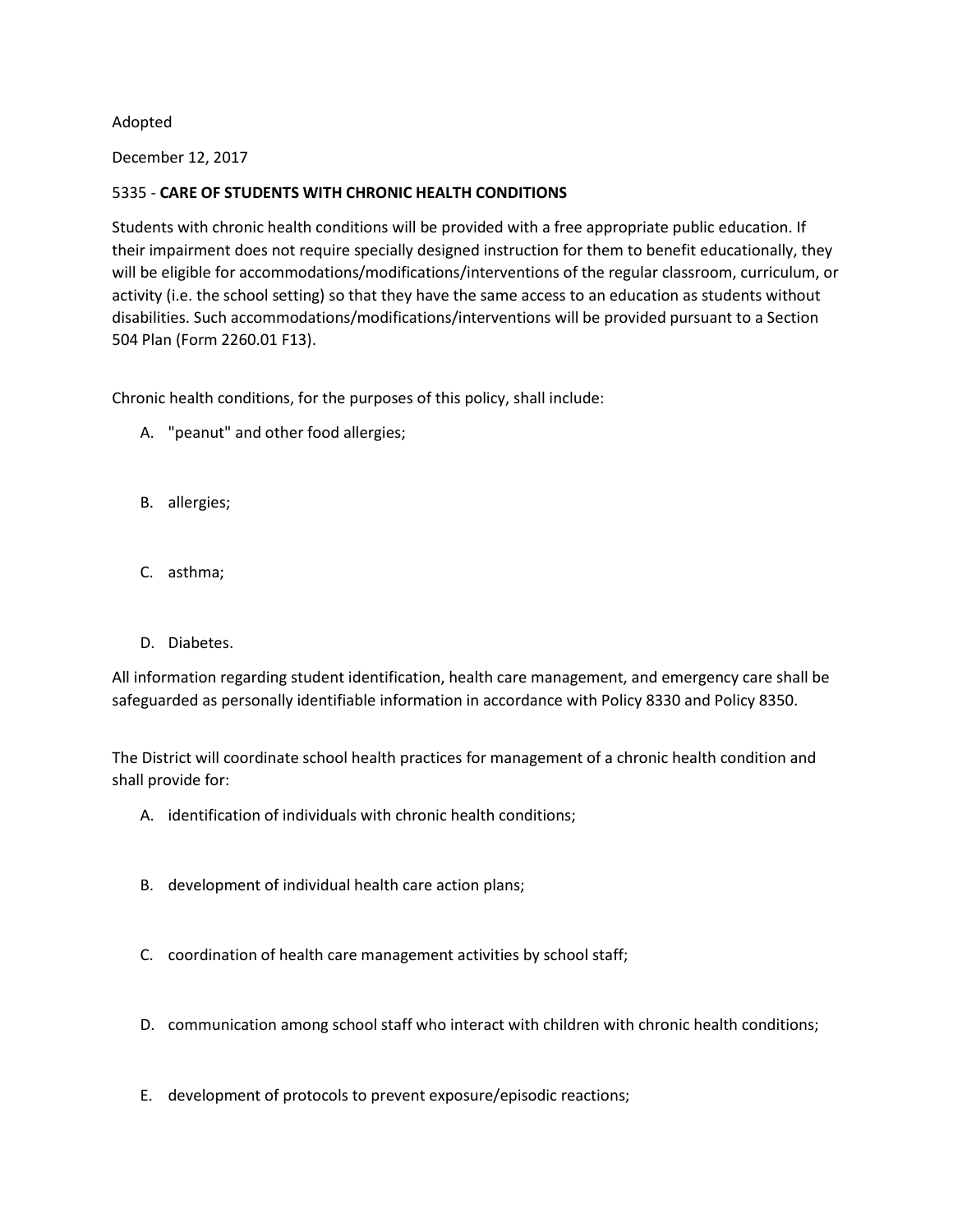F. awareness and training of school staff regarding Board policy on acute and routine management of chronic health conditions, information on signs and treatment of chronic health conditions, medication and administration, and emergency protocols for dealing with reactions in "unusual" situations such as field trips.

School health practices shall provide students with chronic health conditions the opportunity for:

- A. full participation in physical activities when students are well;
- B. modified activities as indicated by the student's health care action plan, 504 plan, or Individualized Education Plan (IEP);
- C. access to preventative medications before activity (as prescribed by their medical providers) and immediate access to emergency medications during activity;
- D. communication regarding student health status between parents, physicians, teachers (particularly physical education teachers), and coaches.

Healthcare management activities shall include:

- A. procedures to obtain, maintain, and utilize written health care action plans, signed by the child's parents and physician, for each student with a chronic health condition;
- B. a standard emergency protocol in place for students experiencing a distress reaction if they do not have a written health care action plan on site;
- C. established communication strategies for students to use to tell an adult they may be having a health-related problem
- D. procedures for students to have immediate access to medications in accordance with Policy 5330 and AG 5330 that allow students to self-care and self-administer medications, inhalers, and Epi-pens, as prescribed by a medical professional and approved by parents/guardians;
- E. prevention strategies to avoid causal elements;